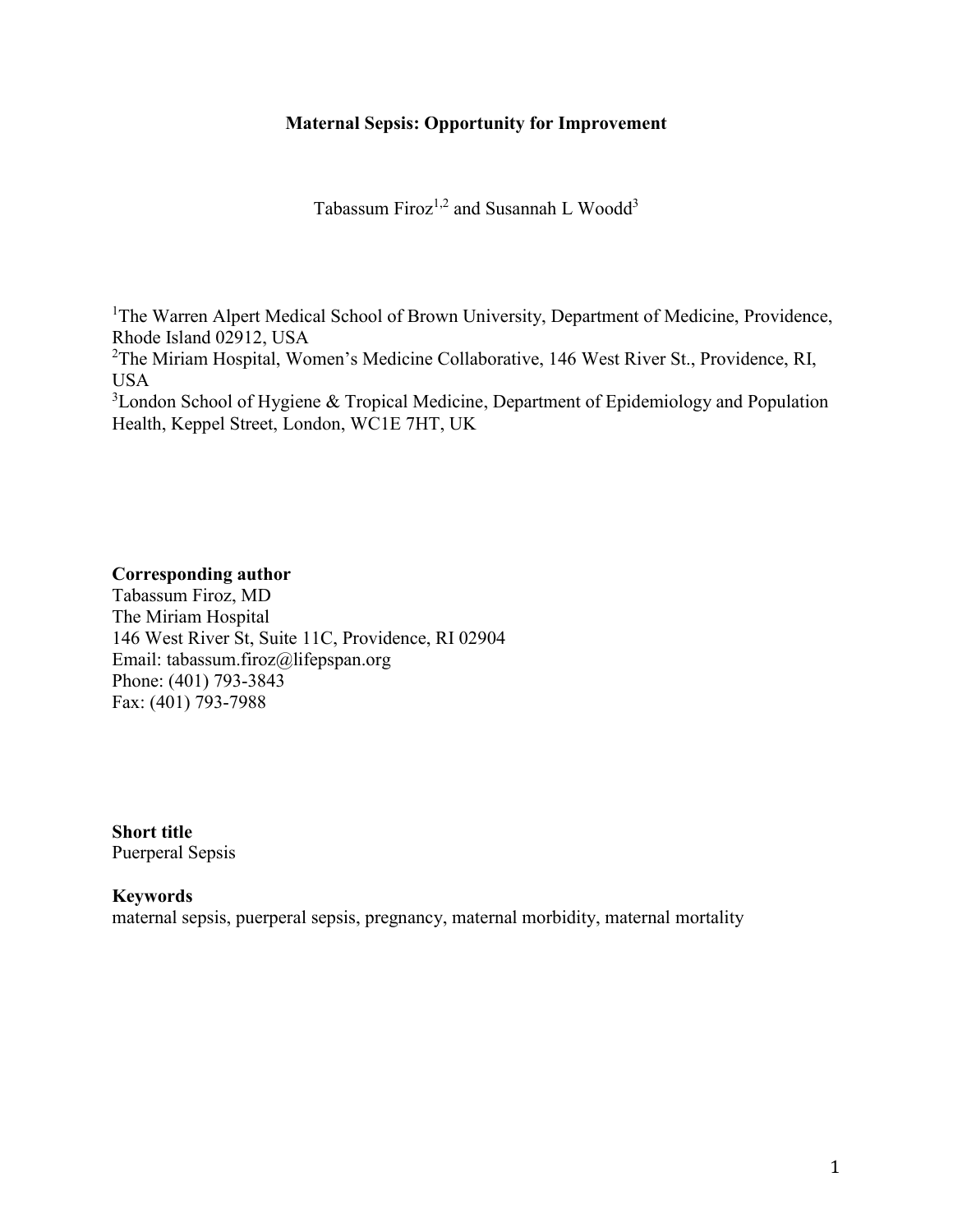### **Introduction**

Maternal sepsis is an important cause of maternal morbidity and mortality worldwide. Maternal sepsis can be a severe complication of pregnancy, which, if untreated, can rapidly progress along to shock and eventually death. Maternal sepsis is also associated with an increased risk of newborn death, with maternal fever intra partum increasing the odds of neonatal mortality approximately ten times.<sup>[1](#page-9-0)</sup> A recent World Health Organization (WHO) systematic analysis of global, regional, and sub-regional estimates of the causes of maternal death found that sepsis accounted for  $10.7\%$  (5.9-18.6) of all maternal deaths.<sup>[2](#page-9-1)</sup> Estimates varied between high-income countries  $(4.7\%, 2.4-11.1)$  $(4.7\%, 2.4-11.1)$  $(4.7\%, 2.4-11.1)$  and low-income countries  $(10.7\%, 5.9-18.6)^2$ 

The 2009-2012 MBBRACE United Kingdom (UK) Confidential Enquiry found that almost a quarter of the women who died had sepsis.  $3$  Think Sepsis, a key message from the report, advocates for key actions for diagnosis and management of sepsis at an early stage.<sup>[3](#page-9-2)</sup> These include: timely recognition, fast administration of intravenous antibiotics and quick involvement of experts.[3](#page-9-2) While there has been a decrease in the number of deaths due to genital tract sepsis (classified as 'direct'), sepsis due to other causes (classified as 'indirect') remains amongst the leading causes of maternal death in the UK. [4](#page-9-3)

Despite the high burden of maternal morbidity and mortality from maternal sepsis, definitions remain unclear and there is conflicting data on associated factors and outcomes. As recently as February 2016, medical sepsis was re-defined as life-threatening organ dysfunction caused by a dysregulated host response to infection.<sup>[5](#page-9-4)</sup> As a consequence, maternal sepsis definitions are also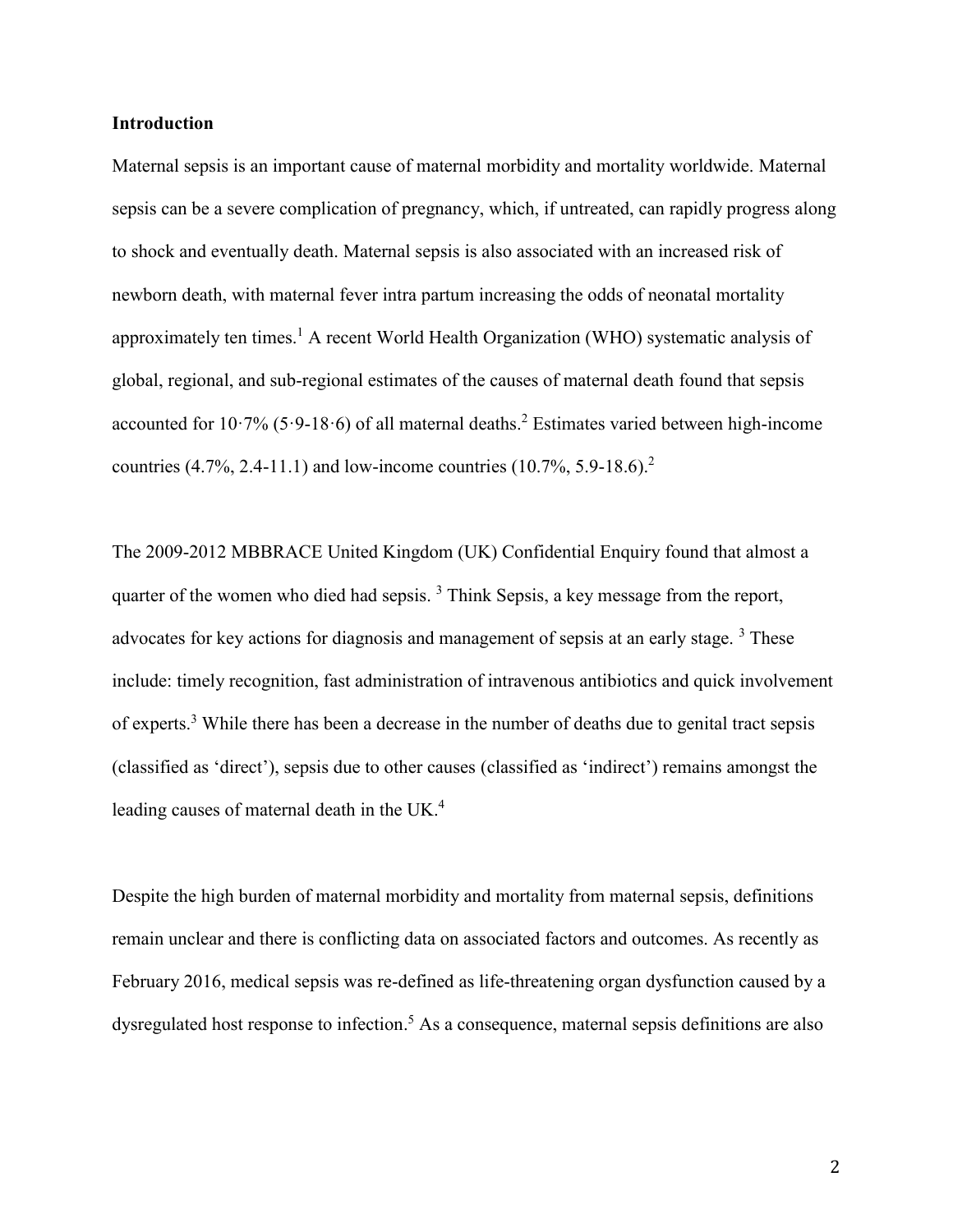being re-examined. We discuss the newly launched WHO guidelines on peripartum infections and two recently published papers from the UK and US that attempt to examine these key issues.

# **Severe sepsis in women with group B Streptococcus in pregnancy: an exploratory UK national case–control study<sup>6</sup>**

As there have been no comprehensive studies documenting the incidence and epidemiological characteristics of maternal group B Streptococcus (GBS) sepsis in the UK, this study sought to assess the burden of disease and explore the associated maternal and newborn outcomes. It is a secondary analysis of all cases of severe GBS sepsis taken from a national data set of women with severe maternal sepsis from all causes identified over 1 year at all 214 consultant-led maternity units using the UK Obstetric Surveillance System (UKOSS).

Women were identified using clinical criteria for severe sepsis and laboratory confirmation of GBS. Clinical criteria was based on the Systemic Inflammatory Response Syndrome (SIRS) criteria with two modifications for pregnancy: heart rate >100 bpm (non-pregnant) and white blood cell count >17 000 (non-pregnant). There were a total of 30 cases; 7 confirmed by positive blood cultures and 23 presumed cases (defined as severe sepsis occurring in the context of positive GBS cultures from a non-sterile site, such as urine or vaginal swab cultures, where there was no other causal organism for the sepsis clearly identified and where the clinical staff caring for the women considered this to be the most likely cause of her sepsis). Of the 30 cases, 15 women were diagnosed antenatally and 15 women were diagnosed postnatally.

The overall incidence of severe GBS was 3.75 per 100,000. This was considerably lower than population surveillance studies from USA and Canada where the incidence were 12 and 41 per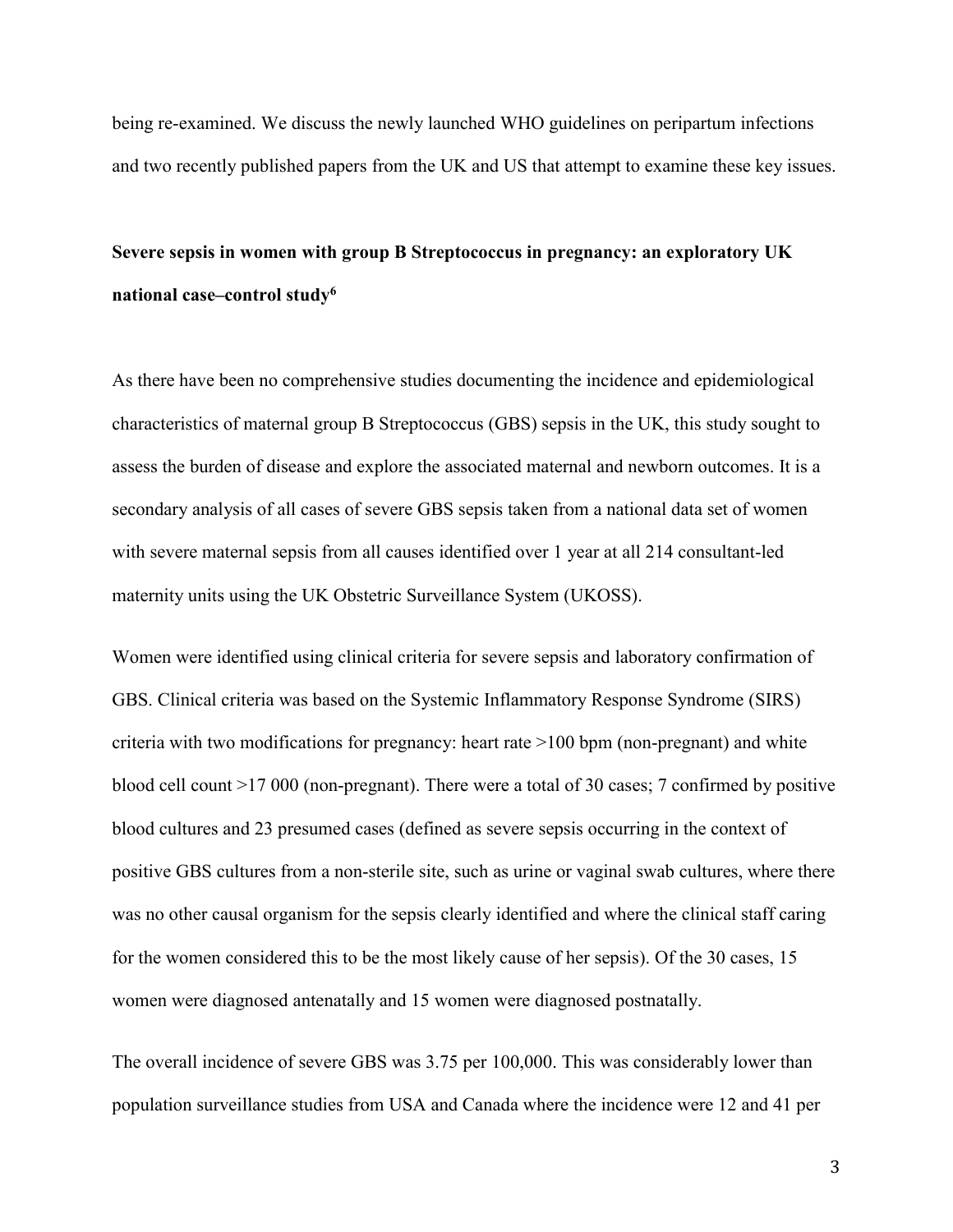100 000 respectively; however, these studies included all women with laboratory evidence of GBS infection, rather than the stricter clinical definition of severe sepsis applied here. The study could not cross check case identification with national laboratory data, which may have presented additional cases; however, crosschecking with national data showed that there were no deaths from maternal GBS. The study also acknowledges that the presumed cases could be false positives as another unidentified pathogen may have caused the infection, so the incidence may actually be over-estimated.

Antenatal severe GBS sepsis was associated with increased odds of delivery by Caesarean section compared to controls without sepsis [OR], with maternal compromise due to sepsis being the most common reason for Caesarean section. There was no maternal mortality but 23% had another maternal morbidity. There were higher odds of requiring ICU stay, longer hospital stay (median 6 days, range 2-39 days) and re-admission. Although, there were no stillbirths or neonatal deaths, there was an increased likelihood of preterm birth. The risk of infants developing sepsis (21%) was also significantly higher in severe maternal GBS cases.<sup>[6](#page-9-5)</sup> However, this was lower than other studies, which could be due to a lack of correlation between severity of maternal and infant sepsis.

As numbers of cases were small the study had limited power to analyze differences between cases and controls in terms of risk factors and associations with pregnancy and newborn outcomes. However, the study highlights the importance of measuring *clinically significant* GBS and raises important questions about GBS in pregnancy. With the low incidence of severe GBS found in this study, consideration should be given to exploring the best approach for intrapartum antibiotic prophylaxis: treating all women with GBS (as in North America) versus a risk factor based approach for intrapartum antibiotic prophylaxis to women with GBS (as in the United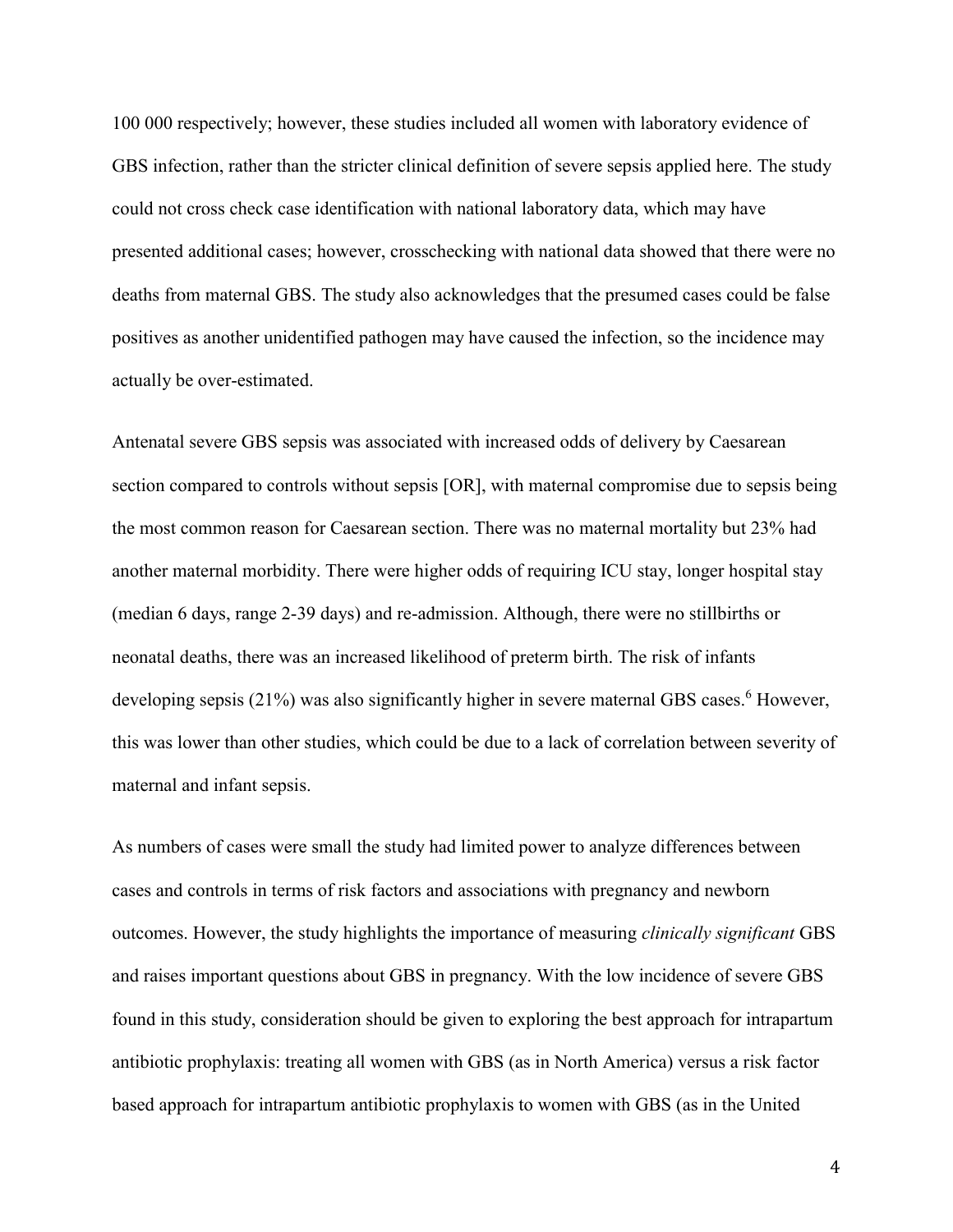Kingdom). Future cost-effectiveness analyses could contribute further to this debate as well as being important to consider in vaccine development.

#### **Maternal Deaths Due to Sepsis in the State of Michigan, 1999-2006<sup>7</sup>**

Little is known about pregnant and postpartum women who died of maternal sepsis in the United States and this case series sought to review maternal deaths due to sepsis in the state of Michigan by focusing on events leading to diagnosis, and identifying areas for improvement.

From 1999 to 2006, maternal deaths due to *all causes* of sepsis during pregnancy and up to 42 days postpartum were identified using the Maternal Mortality Surveillance records from the Michigan Department of Community Health Deaths occurring from another cause, but with sepsis as a contributing factor, were defined as "maternal sepsis contributing deaths". Sepsis was defined as

During the study period, the rate of maternal death due to sepsis was 2.1 per 100,000 live births and the rate of maternal death due to sepsis and sepsis-contributing deaths was 2.9 per 100,000 live births. Of the 22 women who died due to sepsis, 13 presented to hospital with sepsis, 2 developed sepsis during hospitalization and 7 developed sepsis at home without admission to hospital for care. Two-thirds of the women died during the delivery period or post-partum but only 4 (18%) died from intrauterine infection; comparable to 19% of women in the UK. 6

The study identifies three key delays that may have contributed to the deaths; delays in recognition of sepsis, administration of appropriate of antibiotics, and escalation of care. Seventy-five percent of septic women demonstrated abnormalities in respiratory rate, heart rate,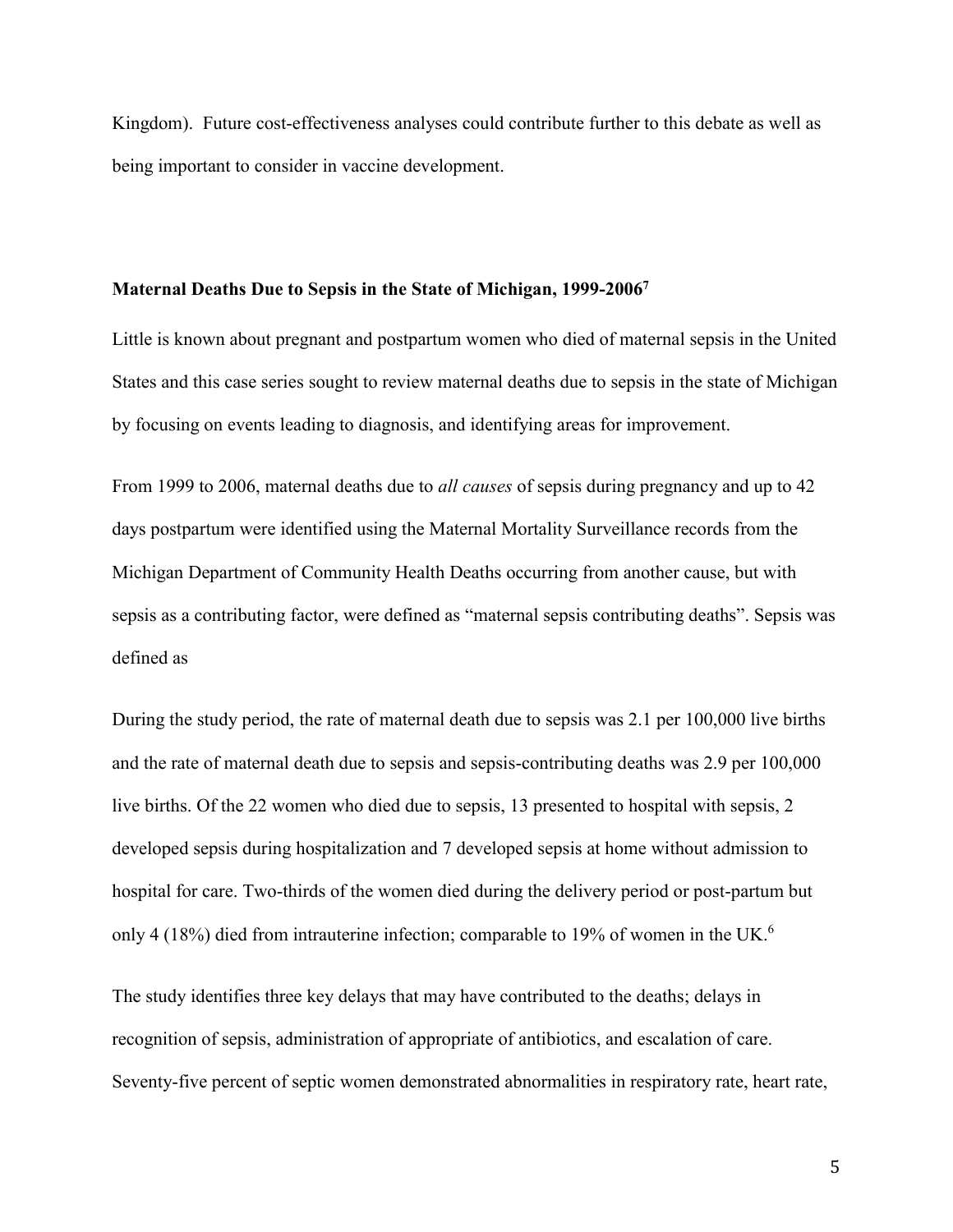oxygen saturation or blood pressure. Only 18% of women were febrile on presentation and 25% never developed a fever during hospitalization. Seventy-three percent of septic women presenting to hospital for care received initial antibiotics with inadequate coverage and 53% had a delay in escalation of care.[7](#page-9-6) Clindamycin was underused in this population and was not used for any women with Group A Streptococcus.

The study period preceded the recommendation for Maternal Early Warning Criteria by the National Partnership for Maternal Safety.<sup>[8](#page-10-0)</sup> It highlights the importance of utilizing these early warning trigger tools and acting upon them. The abnormalities in vital signs in the septic women would have triggered such a tool prompting evaluation by a physician or clinician and the initiation of diagnostic and therapeutic interventions. Interestingly, the first set of the Surviving Sepsis Campaign<sup>[9](#page-10-1)</sup> was published during the study period but antibiotic selection was not improved following it.<sup>[7](#page-9-6)</sup> The number of deaths at home in this study also raises questions about care-seeking in the community and the need for appropriate tools to improve detection in the community setting such as the efforts in the United Kingdom.<sup>[10](#page-10-2)</sup>

## **WHO recommendations for prevention and treatment of maternal peripartum infections<sup>11</sup>**

The overall approach of these recommendations is to highlight and encourage effective practices that are underused and discourage practices that are either ineffective or potentially harmful. While this guideline will be useful for health care professionals directly providing care to pregnant women, the primary audience is health professionals, managers and policy makers who are responsible for developing national and local health protocols and policies. The guideline is targeted to mainly low-income settings but is applicable to high-income countries as well.<sup>[12](#page-10-3)</sup>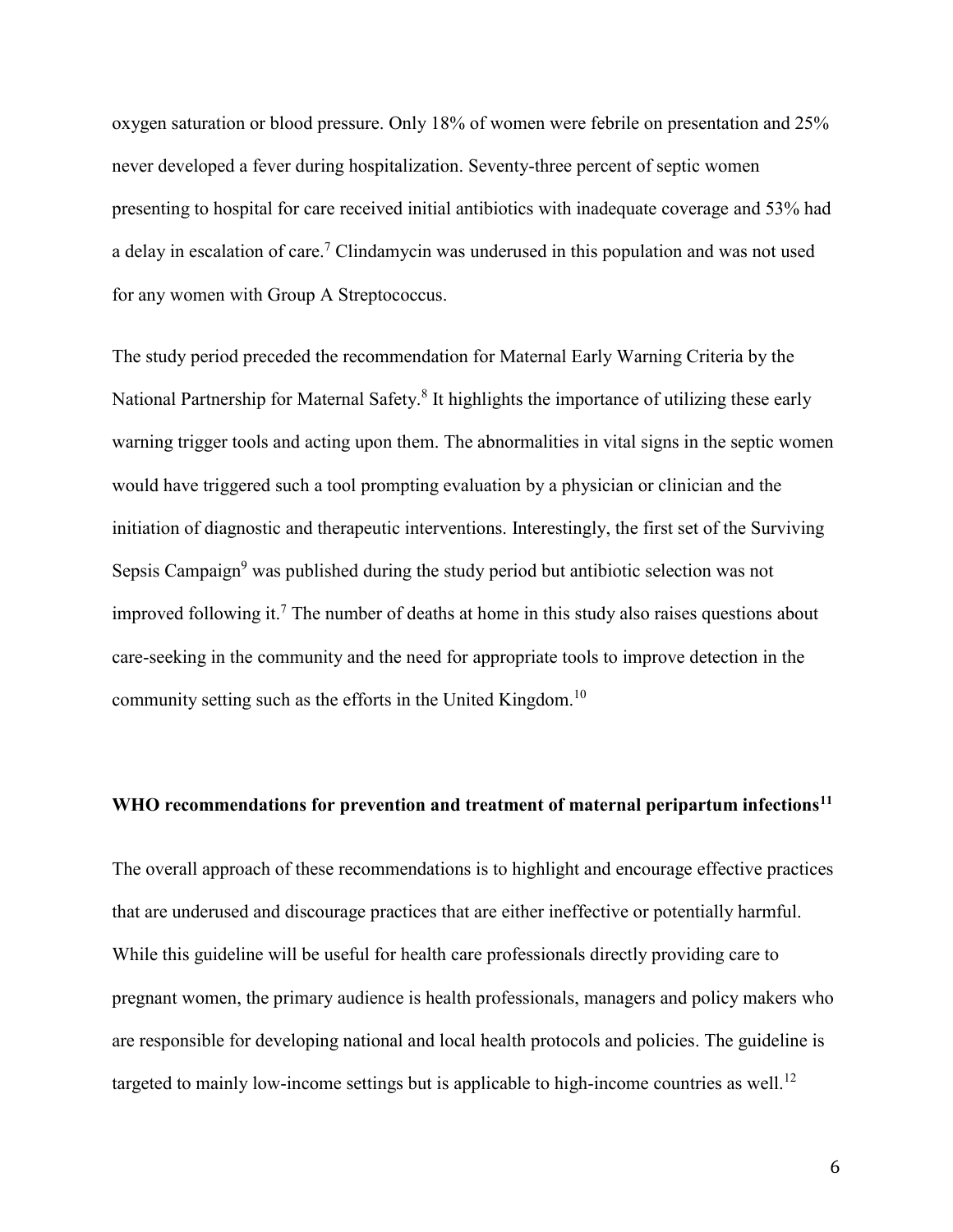The guideline panel identified a set of principles of good clinical practice that are needed to optimise the effects of the interventions recommended in the guideline. For each recommendation or intervention, the guideline uses sub-headings such as benefits, harms and resource implications. Systematic reviews were used to inform the recommendations and there is transparency regarding the quality of evidence.

The guideline uses the term "maternal peripartum infection" which was adopted to consider bacterial infections of the genital tract or its surrounding tissues occurring at any time between the onset of rupture of membranes or labour and the 42nd day post partum. This adapts the older WHO definition of "puerperal sepsis"<sup>[13](#page-10-4)</sup> to include delivery-related wounds, and though the term "peripartum" tries to clarify the time-period of interest. However, although the definitions are clear, the terminology can still be easily misunderstood.

The mainfocus of the guideline is on the inidications for antibiotic use and the panel acknowledges that generally the level of evidence is low and there are variations in practice across settings. Caesarean section was recognized as the most important risk factor for maternal infection in the immediate postpartum period. As such, the document offers strategies to prevent post-caesarean infections and addresses the use of antibiotics before skin incision versus after cord clamping. This guideline also makes recommendations on prophylactic antibiotics for minor uncomplicated procedures and obstetric conditions at high risk for infections such as third or fourth degree perineal tears.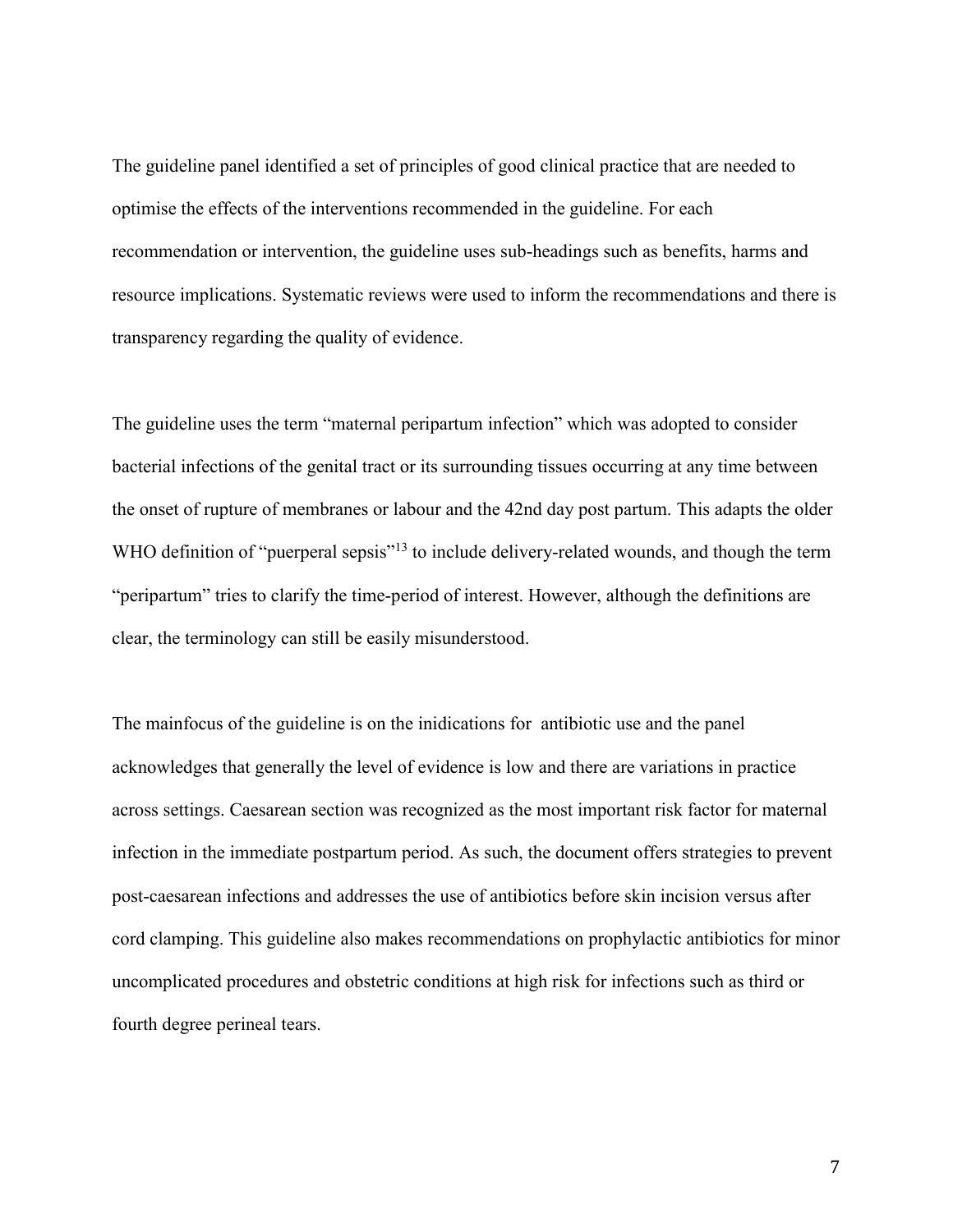Despite the very low quality evidence to support comparative effectiveness of one antibiotic over another to treat maternal infections, the current guideline conditionally recommends specific classes of antibiotics for the management of chorioamnionitis (ampicillin and gentamicin) and postpartum endometritis (clindamycin and gentamicin), but the panel acknowledged that other simple, effective, and locally available antibiotics could be used as an alternative.<sup>12</sup>

What this leaves out is all the other women who become septic: the women antenatally, the women with intact membranes and the women who have non-bacterial sepsis. I think the paper should mention this, so that the authors are clear about targeting a specific group of women, in poorer countries perhaps the majority of women who die, but in richer countries many women with sepsis are not in these groups

### **Conclusion**

Sepsis is a significant cause of maternal and perinatal morbidity and mortality around the world including in high-income countries. These articles emphasize the need for better recognition, early diagnosis and appropriate treatment of maternal sepsis. They also advocate for the introduction and implementation of guidelines and early warning trigger tools.

Key research priorities include the need for large studies to explore approaches to GBS screening and treatment as well as the impact of these approaches on pregnancy and neonatal outcomes. Confidential enquiries, maternal death audits and population-based cohorts can be used to evaluate the impact of national level sepsis campaigns and strategies as well as trigger tools.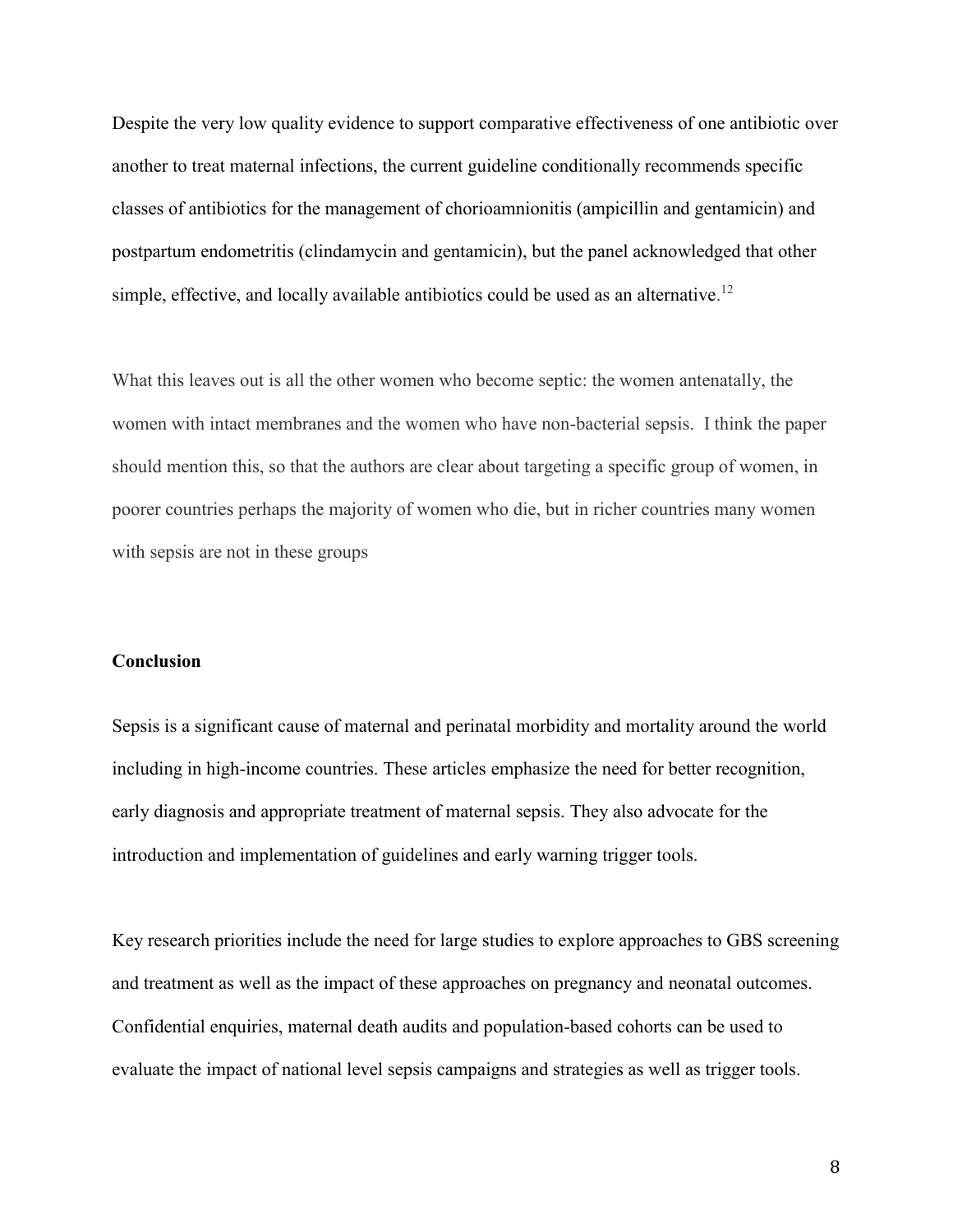Finally, implementation of the WHO guidelines should be monitored at health facility, regional, and country levels, using clearly defined indicators that are associated with locally agreed targets.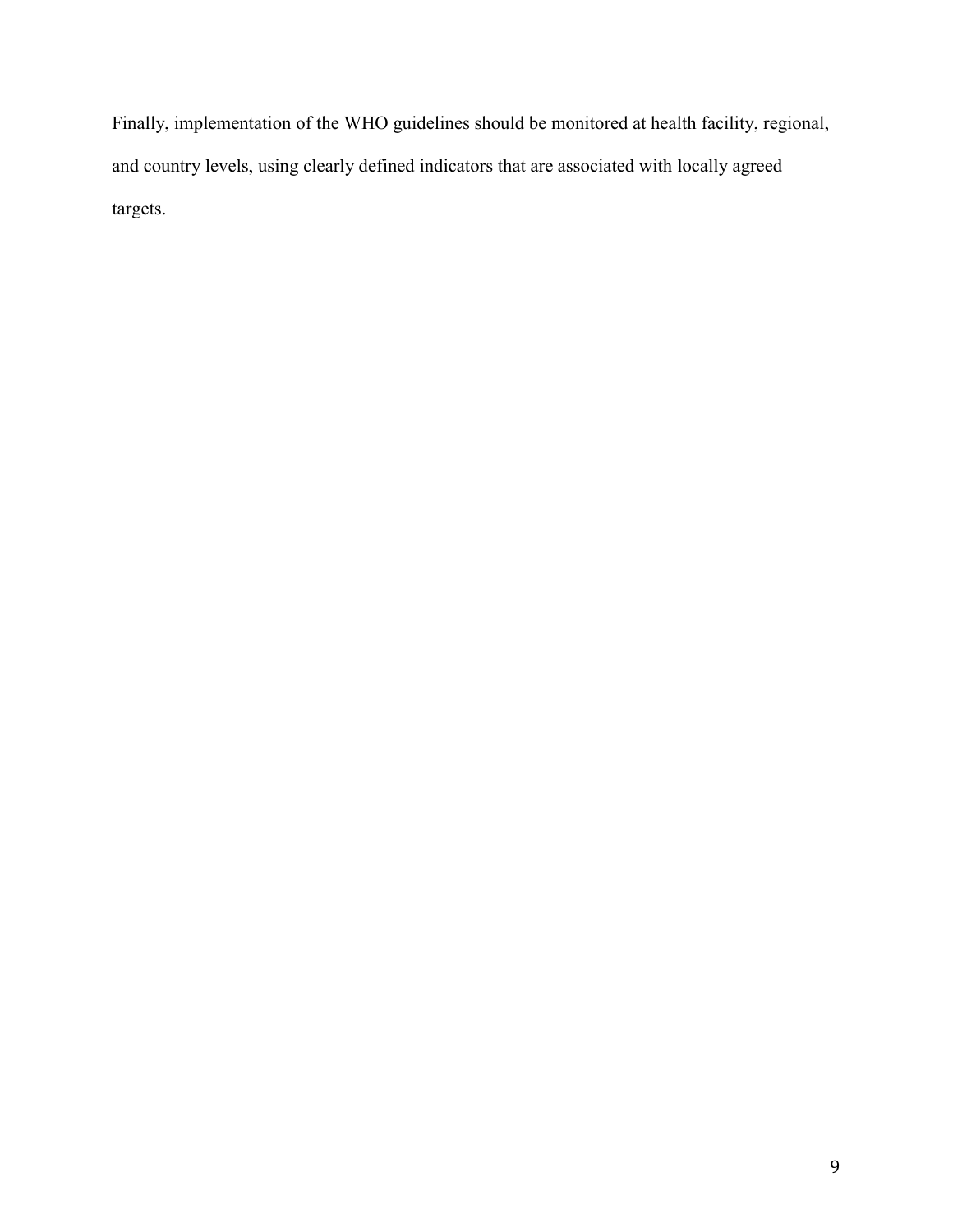### **References**

<span id="page-9-0"></span>1. Lawn JE, Cousens S, Zupan J. 4 million neonatal deaths: when? Where? Why? *Lancet*. 2005; 365: 891-900.

<span id="page-9-1"></span>2. Say L, Chou D, Gemmill A, et al. Global causes of maternal death: a WHO systematic analysis. *Lancet Glob Health*. 2014; 2: e323-33.

<span id="page-9-2"></span>3. Knight M, Kenyon S, Brocklehurst P, et al. Saving Lives, Improving Mothers' Care Lessons learned to inform future maternity care from the UK and Ireland Confidential Enquiries into Maternal Deaths and Morbidity 2009-2012. Oxford: National Perinatal Epidemiology Unit, University of Oxford. 2014.

<span id="page-9-3"></span>4. Knight M, Tuffnell D, Kenyon S, et al. Saving Lives, Improving Mothers' Care - Surveillance of maternal deaths in the UK 2011-13 and lessons learned to inform maternity care from the UK and Ireland Confidential Enquiries into Maternal Deaths and Morbidity 2009-13. Oxford: National Perinatal Epidemiology Unit, University of Oxford. 2015.

<span id="page-9-4"></span>5. Singer M, Deutschman CS, Seymour CW, et al. The Third International Consensus Definitions for Sepsis and Septic Shock (Sepsis-3). *JAMA*. 2016; 315: 801-10.

<span id="page-9-5"></span>6. Kalin A, Acosta C, Kurinczuk JJ, et al. Severe sepsis in women with group B Streptococcus in pregnancy: an exploratory UK national case-control study. *BMJ Open*. 2015; 5: e007976.

<span id="page-9-6"></span>7. Bauer ME, Lorenz RP, Bauer ST, et al. Maternal Deaths Due to Sepsis in the State of Michigan, 1999-2006. *Obstet Gynecol*. 2015; 126: 747-52.